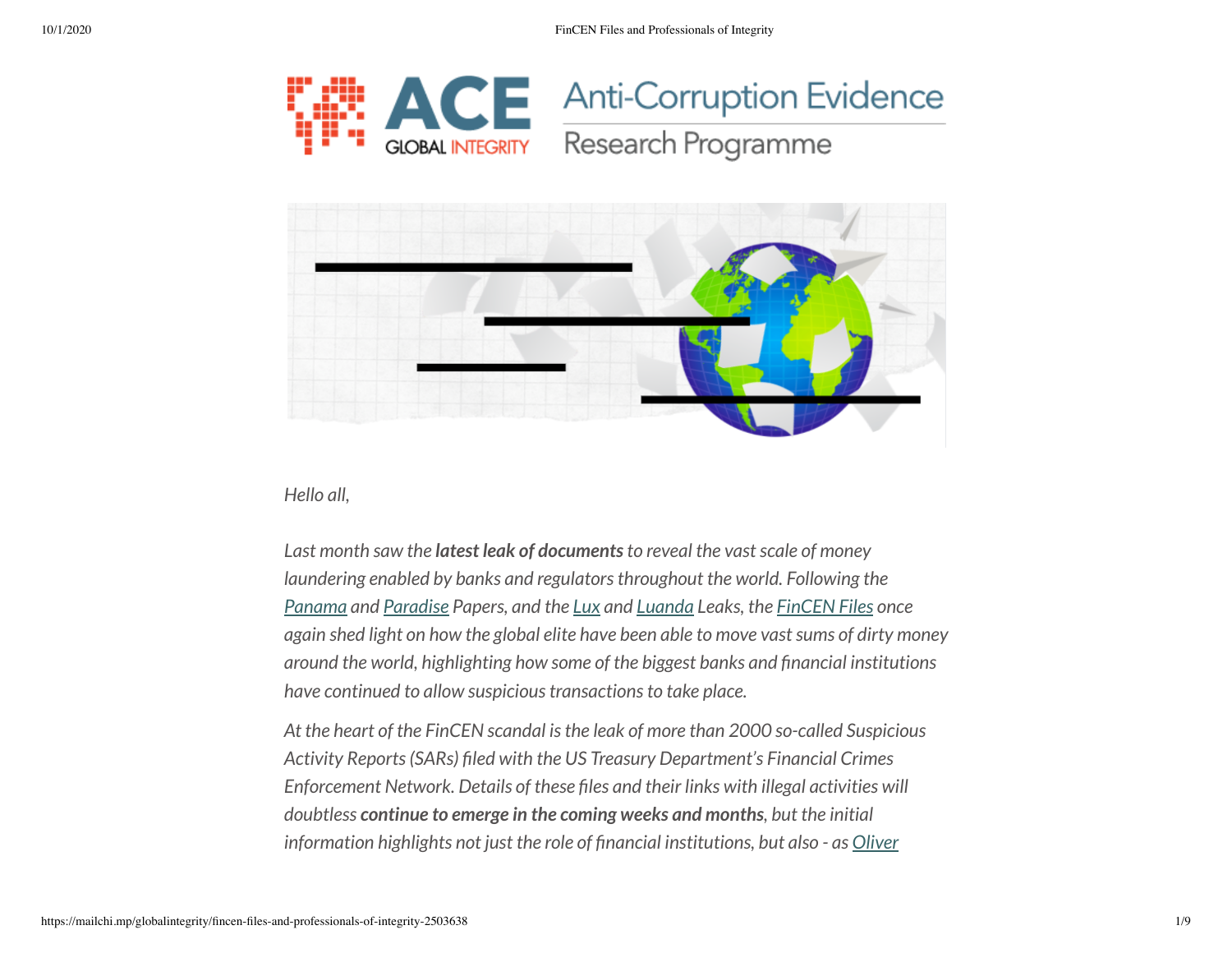10/1/2020 FinCEN Files and Professionals of Integrity

*Bullough has [pointed out](https://twitter.com/OliverBullough?ref_src=twsrc%5Egoogle%7Ctwcamp%5Eserp%7Ctwgr%5Eauthor) in his Oligarchy [newsletter](https://www.codastory.com/oligarchy/oligarchy-september-22/) - the signal failure of western politiciansto properly resource investigators and prosecutorsto act on the SARs.*

*The FinCEN Files' revelationsserve to underline the relevance of the focus on this month's newsletter: promoting integrity in professional elds, as well as one of the key GI-ACE themes on international architecture, which includes Jackie Harvey'srecent*  $p$ *iece on practical research on beneficial ownership.* 

*Thank you, Paul Heywood, Director of GI-ACE*

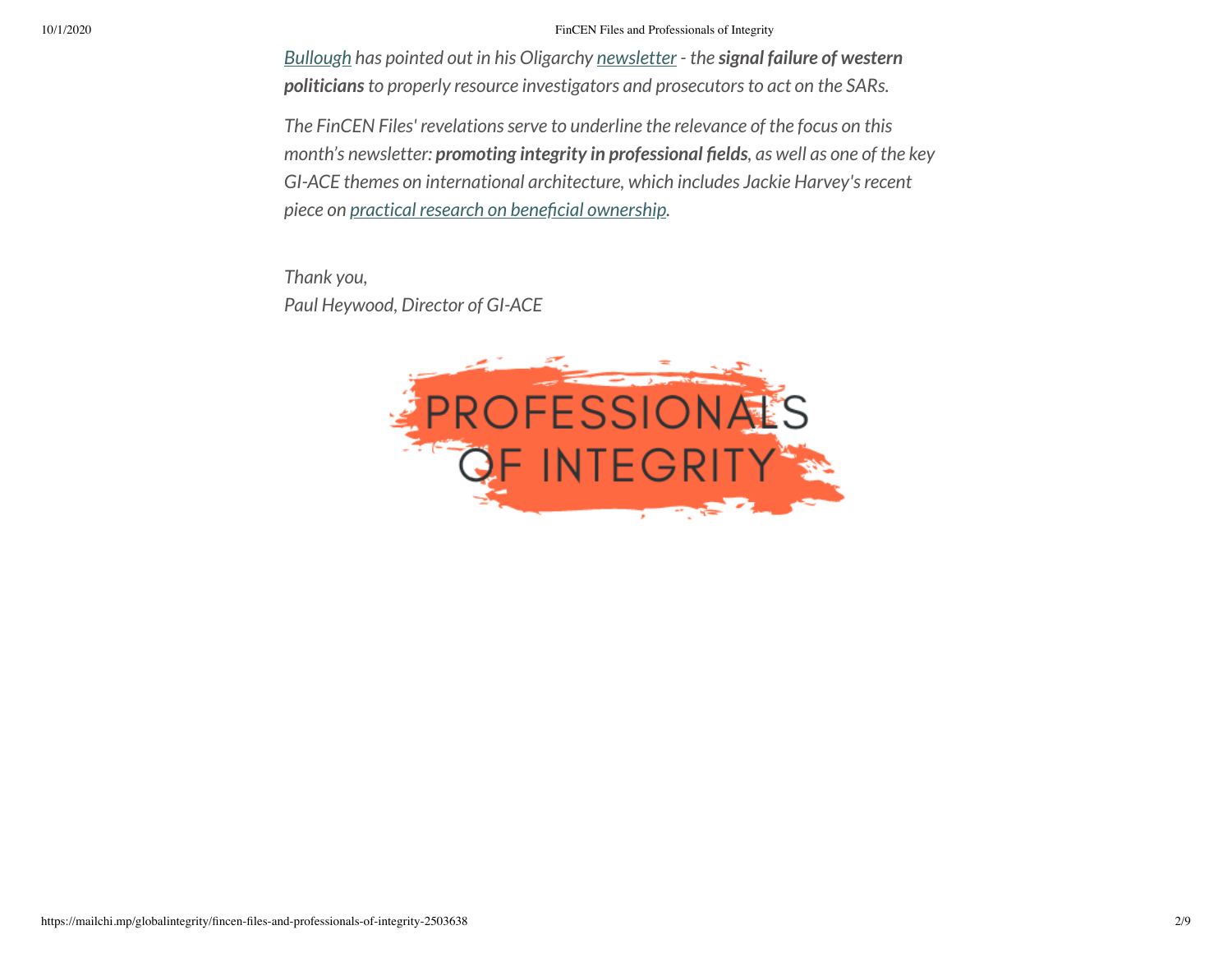

### **Cities of Integrity: Building Integrity in Urban Planners**

Our Cities of Integrity [research](https://ace.globalintegrity.org/projects/cities/) team closed off this year's Southern Africa City Studies [Conference](https://www.sacsc2020.com/#:~:text=Given%20the%20current%20Covid%2D19,of%20presentations%2C%20panels%20and%20events.) by bringing together leading voices on the topic of corruption and the desire for integrity in South Africa's local governance sphere. **Stephen Berrisford**, senior consultant on the GI-ACE project, drew on his extensive experience in urban law and policy to facilitate a frank [debate.](https://youtu.be/uWNMZUCq1d8) Moreover, the team launched their first [animated video](https://www.youtube.com/watch?v=YXS-IOulJHM&feature=youtu.be) in a series of three, showing the importance of promoting integrity in **urban development**.

### **The Interdependence of Ethics Codes**

**Surveying public servants** on the (known limited) efficacy of ethics and disciplinary codes, **Jan-Hinrik Meyer-Sahling** and **Kim Sass Mikkelsen** recently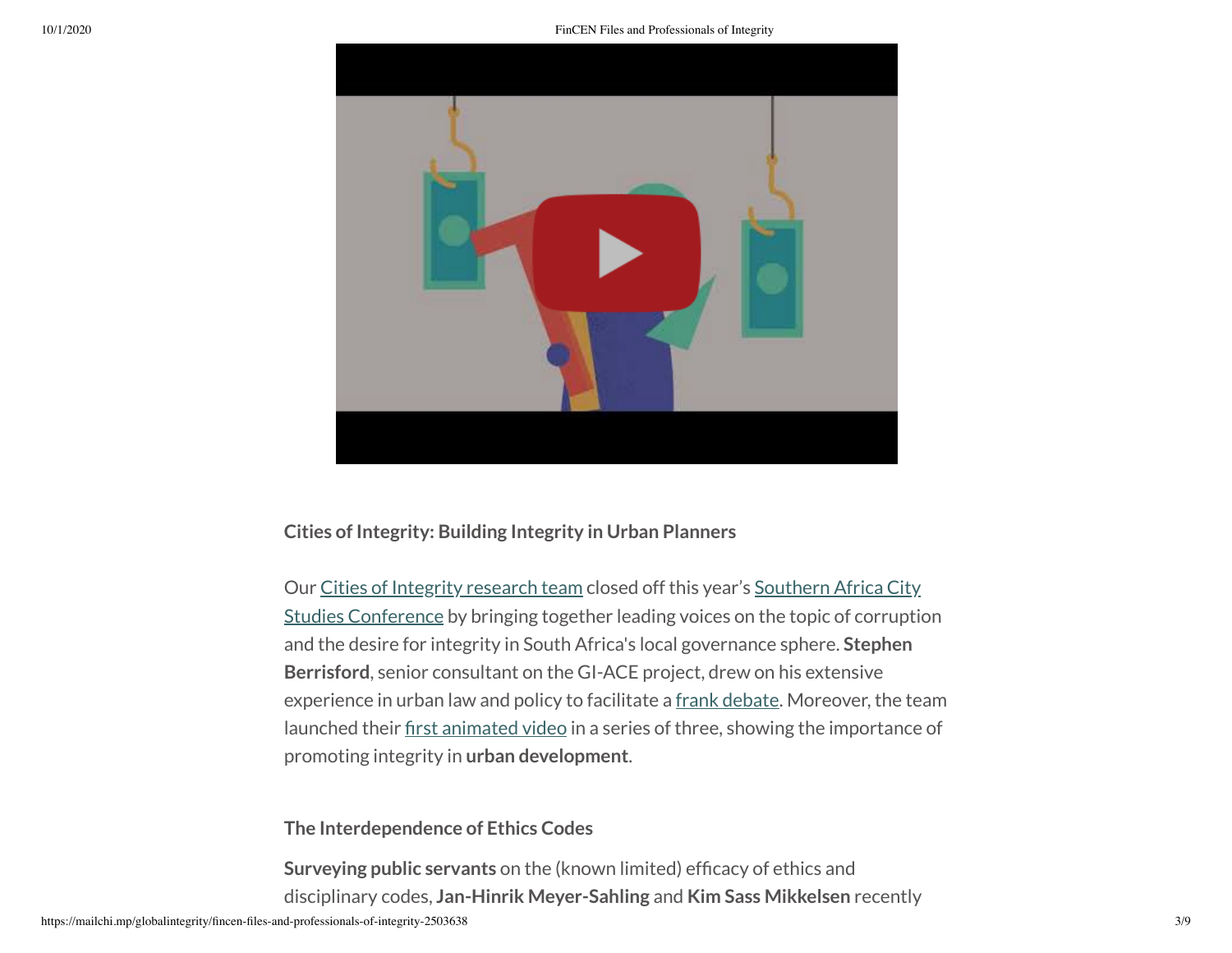#### 10/1/2020 FinCEN Files and Professionals of Integrity

published an [article](https://journals.sagepub.com/doi/abs/10.1177/0734371X20949420) in the Review of Public Personnel Administration on the interdependence of anti-corruption tools. Arguing that we need to consider baskets of tools, or frameworks, in our fight against corruption, the team [advocates](https://gint.info/ethicscodes) a move away from distinct and isolated anti-corruption interventions.



### **Revisiting the Gulnara Karimova Case**

**John Heathershaw** and his team's research has taken a recent look at specific money laundering checks performed on African and Central Asian politically exposed people or 'PEPs' - those who hold positions of political power and their families - in the spheres of **banking, real estate, and reputation management**. The research looks at real life examples of properties in the UK purchased by such individuals, and examines whether current anti-money laundering regulations are strong enough to prevent potentially corrupt funds from entering the housing market. One [infamous](http://bit.ly/Karimova) example is the £30 million worth of real estate purchased by Gulnara Karimova, the daughter of the first president of Uzbekistan, who lived the high life before her downfall saw her end up in jail.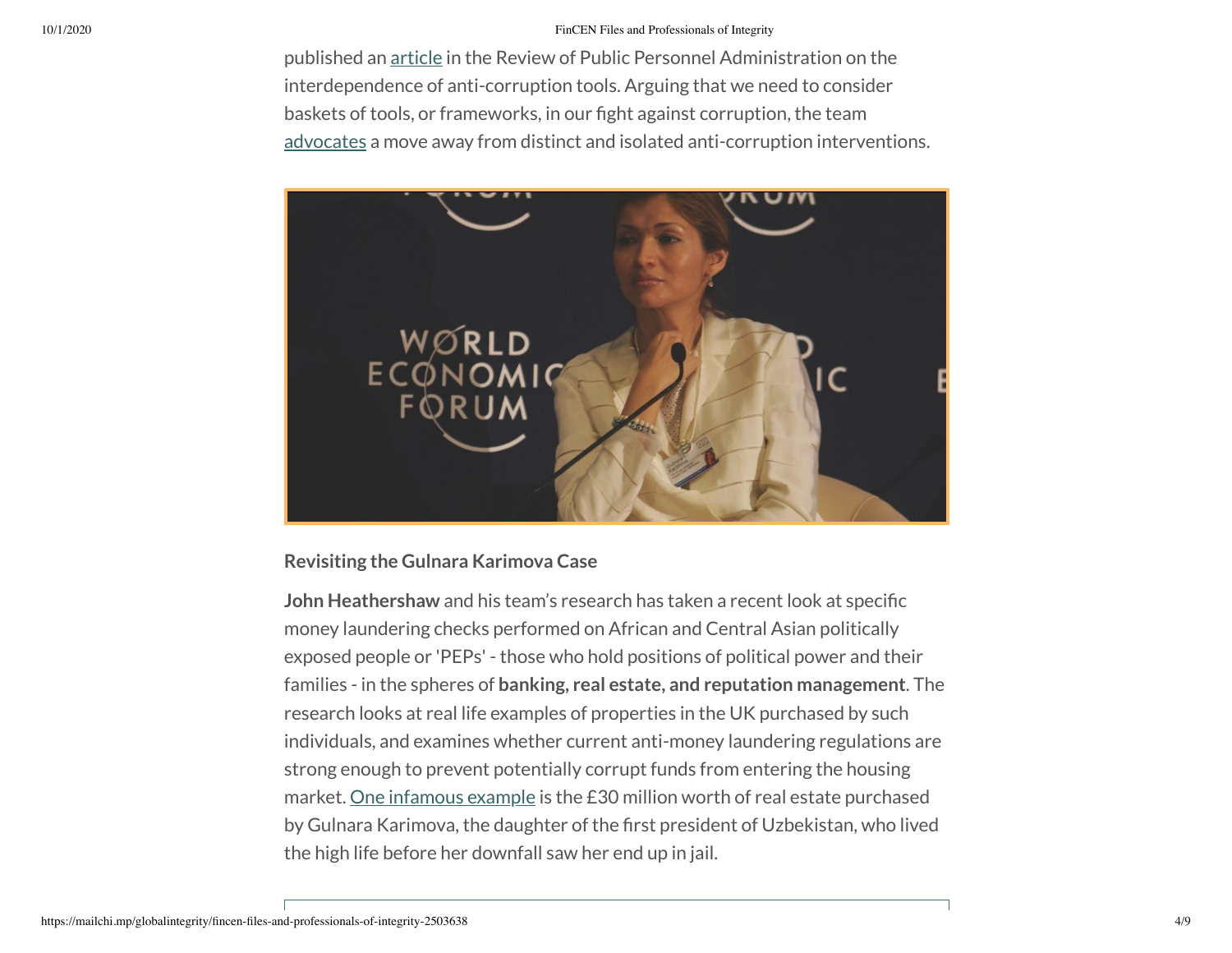NEW HIRES *welcome to the team!*



#### **Ambika Samarthya-Howard**

Global Integrity Head of Communications

Ambika comes to us with extensive multimedia experience working with international non-governmental organizations. Having filmed and worked with communities and social change projects throughout Asia, Africa, and the U.S., she is focused on bringing fresh voices and formats to Global Integrity's work.



## **Aiysha Varraich**

#### Research Fellow

Aiysha has been a PhD candidate in the Department of Political Science and the Quality of Government Institute since 2014. She is currently working with the GI-ACE Director to synthesize final programme results. Her research interests include clientelism, religion, trust, and corruption in developing countries.

## PROJECTS

*events and publications*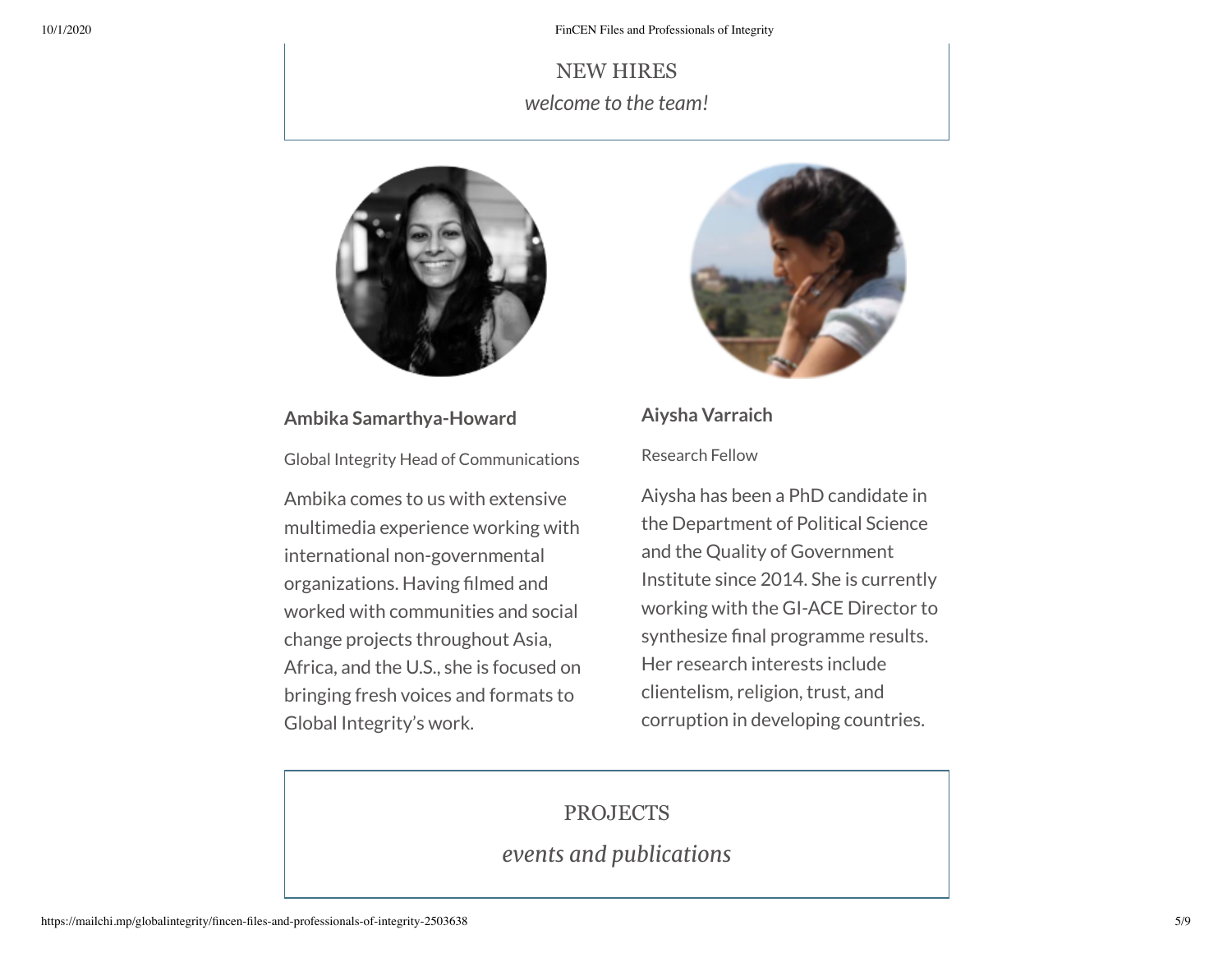### **Upcoming Events**

GI-ACE researcher **Liz David-Barrett** presented some early results from **Thorsten Chmura**'s project on [international](https://ace.globalintegrity.org/projects/socialnorms/) deal-making, beliefs, and local social norms at the American Political Science [Association](https://connect.apsanet.org/apsa2020/) Annual Meeting.

As nalists in the IMF Anti-Corruption Challenge, **Liz David-Barrett**'s [research](https://ace.globalintegrity.org/projects/socialnorms/) team will be attending a virtual pitch event. Read their [submission](https://imfilab.brightidea.com/D323) and join them on October 7th [here](https://imfilab.brightidea.com/D323?current_tab=Random&idea_count=8&exisitngIdeas=ED7A72D4-2318-11EA-8AD2-0E86B03ECB0E%7CC2B95867-20AF-11EA-8AD2-0E86B03ECB0E%7CBCD8D0CA-1F4F-11EA-8AD2-0E86B03ECB0E%7CE737125A-1872-11EA-8AD2-0E86B03ECB0E%7C76BBDA00-2318-11EA-8AD2-0E86B03ECB0E%7C619A02A6-236A-11EA-8AD2-0E86B03ECB0E%7C8AF33BFB-2386-11EA-8AD2-0E86B03ECB0E%7C929471DB-2383-11EA-8AD2-0E86B03ECB0E&status_id_filter=87F87CF6-E6CB-11E9-8AD2-0E86B03ECB0E).

Is London the engine room of global corruption? Join **Tena Prelec** from the [te](https://ace.globalintegrity.org/projects/benownerchecks/)sting [and evidencing](https://ace.globalintegrity.org/projects/benownerchecks/) compliance with beneficial ownership checks research team as she shares research insights and breaks down those enabling corruption in the West. Sign up [here](https://www.crowdcast.io/e/is-london-the-engine/register) and tune in on October 7th.

#### **In Case You Missed It**

Listen to GI-ACE researcher **Stephen Berrisford** at the Southern Africa City Studies [Conference](https://www.youtube.com/watch?v=uWNMZUCq1d8&feature=youtu.be) as part of the Cities of Integrity [programme](https://ace.globalintegrity.org/projects/cities/) that took place from August 31st to September 4th.

Researchers **Tom Mayne**, **John [Heathershaw](https://www.tipsnetwork.org/events/tips-online-networking-discussion-september-2020)**, and **Tena Prelec** shared findings from their [project,](https://ace.globalintegrity.org/projects/benownerchecks/) touching on the nexus between money laundering and the UK real estate market, at the Transparency International UK Professionals (TIPS) session on September 28th.

#### **Publications**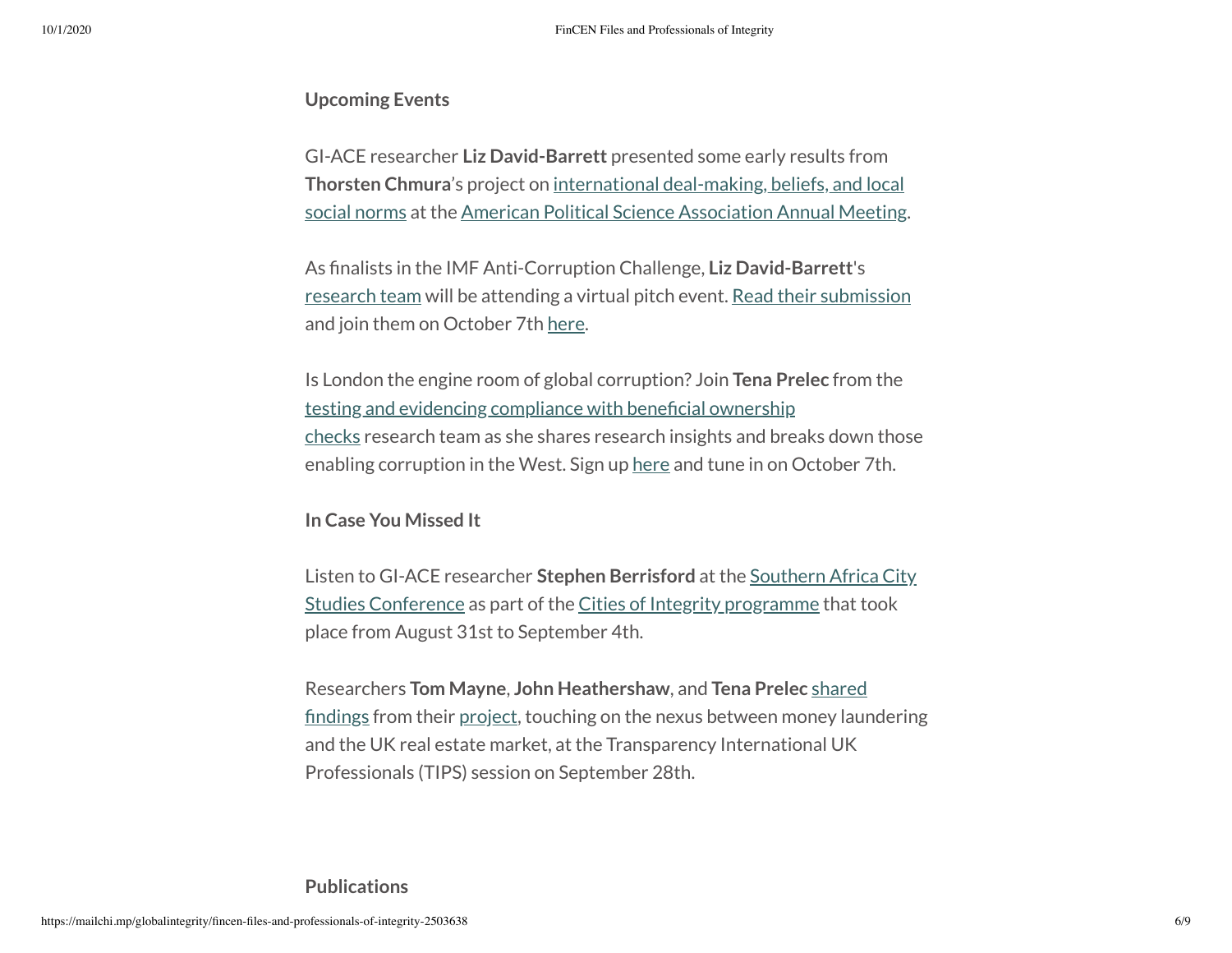Schuster, Christian, Jan-Hinrik Meyer-Sahling, and Kim Sass Mikkelsen. [2020."\(Un\)Principled Principals,](https://onlinelibrary.wiley.com/doi/full/10.1111/gove.12461) (Un)Principled Agents: The Differential Effects of Managerial Civil Service Reforms on Corruption in Developing and OECD Countries." Governance.

Schuster, Christian, Lauren Weitzman, Kim Sass Mikkelsen, Jan-Hinrik Meyer-Sahling, Katherine Bersch, Francis Fukuyama, Patricia Paskov, Daniel Rogger, Dinsha Mistree, Kerenssa Kay. 2020."Responding to COVID‐19 Through Surveys of Public Servants." [Public Administration](https://onlinelibrary.wiley.com/doi/full/10.1111/puar.13246) Review.

Harris, Adam S., Rachel Sigman, Jan-Hinrik Meyer-Sahling, Kim Sass Mikkelsen, and Christian Schuster. 2020. "Oiling the Bureaucracy? Political Spending, Bureaucrats and the Resource Curse." [World Development](https://www.sciencedirect.com/science/article/abs/pii/S0305750X19303948) 127(3).

Dávid-Barrett, E., & Fazekas, M. 2020. [Anti-corruption](https://www.sciencedirect.com/science/article/pii/S0305750X20301261?casa_token=Kyg_3_mdNmQAAAAA:iY5WHIPXRTAmXfKZgDCD3aNpzM5FuI0eCAmvdqtx1ewWZb8npArSCBPw2rtM9fJqKtuX173kCmw) in aid-funded procurement: Is corruption reduced or merely displaced?. World Development, 132.

Buntaine, Mark & Daniels, Brigham. 2020. Combining bottom-up monitoring and top-down accountability: A fi[eld experiment](https://journals.sagepub.com/doi/full/10.1177/2053168020934350) on managing corruption in Uganda. Research and Politics.

Schuster, Christian, Javier Fuenzalida, Jan-Hinrik Meyer-Sahling, Kim Sass Mikkelsen, and Noel Titelman. 2020. Encuesta Nacional de Funcionarios en Chile: Evidencia para un servicio público más motivado, satisfecho, [comprometido](https://www.serviciocivil.cl/wp-content/uploads/2020/01/Encuesta-Nacional-de-Funcionarios-Informe-General-FINAL-15ene2020-1.pdf) y ético'. Report prepared for the Dirección Nacional del Servicio Civil. Santiago, Chile. 64 institutional level reports accompanied this agship report (not available in the public domain). An interactive version of the report is available as a [dashboard](https://enf.serviciocivil.cl/encuesta2019/).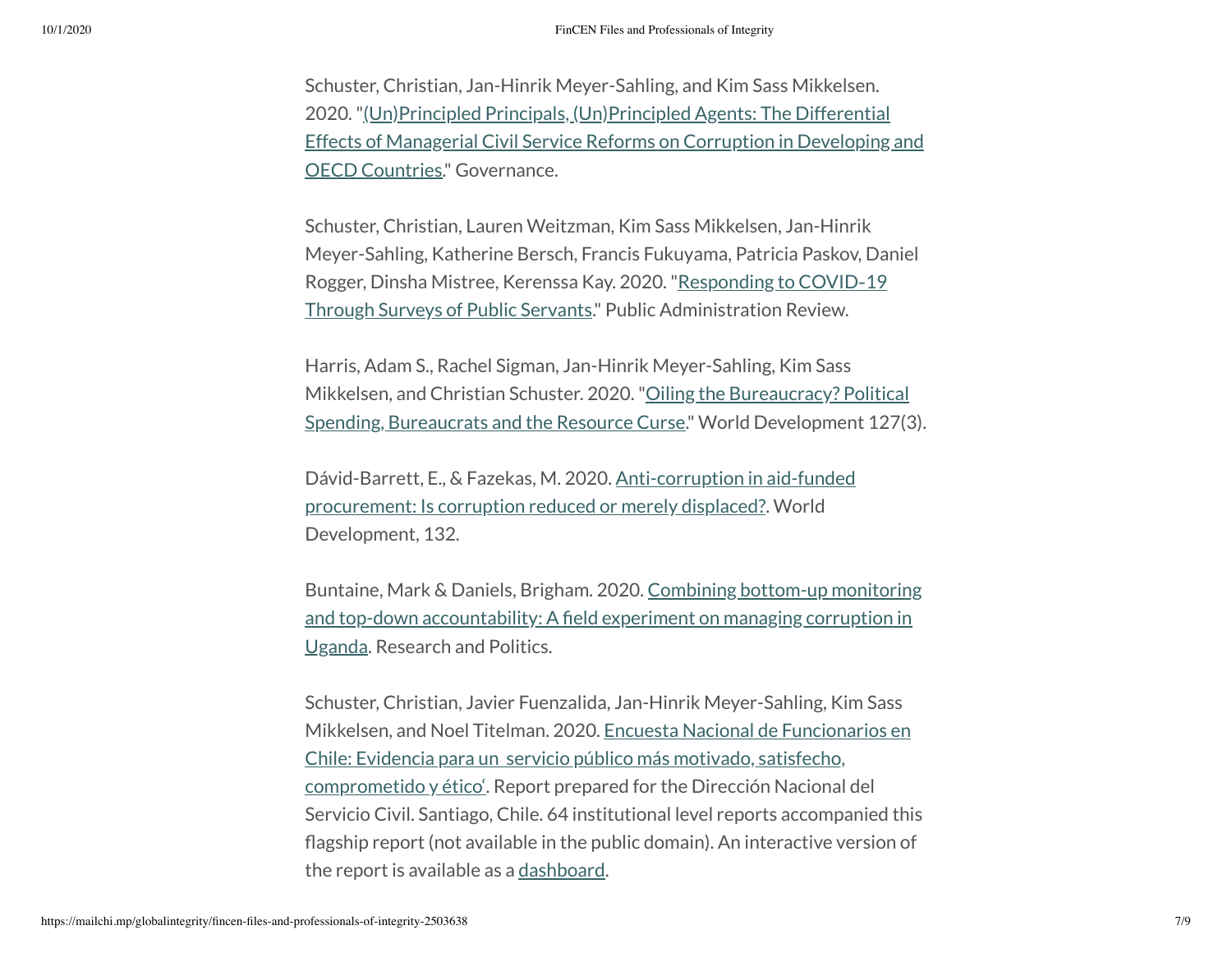Veronica Akaezuwa, Anindita Chakraborty, Brian Chang, Shruti Manian, Aarushi Prabhakar, Shruti Sriram, Chutong Zhu. 2020. Ethical Cross-Border Trading between Kenya and Uganda by [Women-led Micro](https://ace.globalintegrity.org/resources/ethical-cross-border-trading-between-kenya-and-uganda-by-women-led-micro-and-small-enterprises/) and Small Enterprise.

# THE ARCHIVES

## *get caught up on our blog*

## **GI-ACE and SOAS**

Exploring [and Developing](https://ace.globalintegrity.org/ace/): New and effective anti-corruption interventions.

## **Does [Transparency](https://ace.globalintegrity.org/projects/transparency/) Bring Cleanliness?**

## **Offshore Financial Secrecy Reform and Corruption Control**

Panama [and Paradise](https://ace.globalintegrity.org/shellcompanies/) Papers: Mapping politically exposed person (PEP) linked shell companies. Daniel Haberly.

## **Cities of Integrity: Urban Planning and [Corruption](https://ace.globalintegrity.org/projects/cities/) in Africa**

Marking [Milestones](https://ace.globalintegrity.org/citiesofintegrity/): Understanding the presence of corruption and the role of integrity among South African and Zambian urban planning professionals. Christian Alexander.

## **Ethical Border Trading between**

### **Kenya and Uganda for [Small-Scale](https://ace.globalintegrity.org/projects/trading/) Businesses**

The [Gendered Nature](https://ace.globalintegrity.org/the-gendered-nature-of-corruption/) of Corruption: A case study on small-scale cross border trade in Kenya. Shruti Sriram.